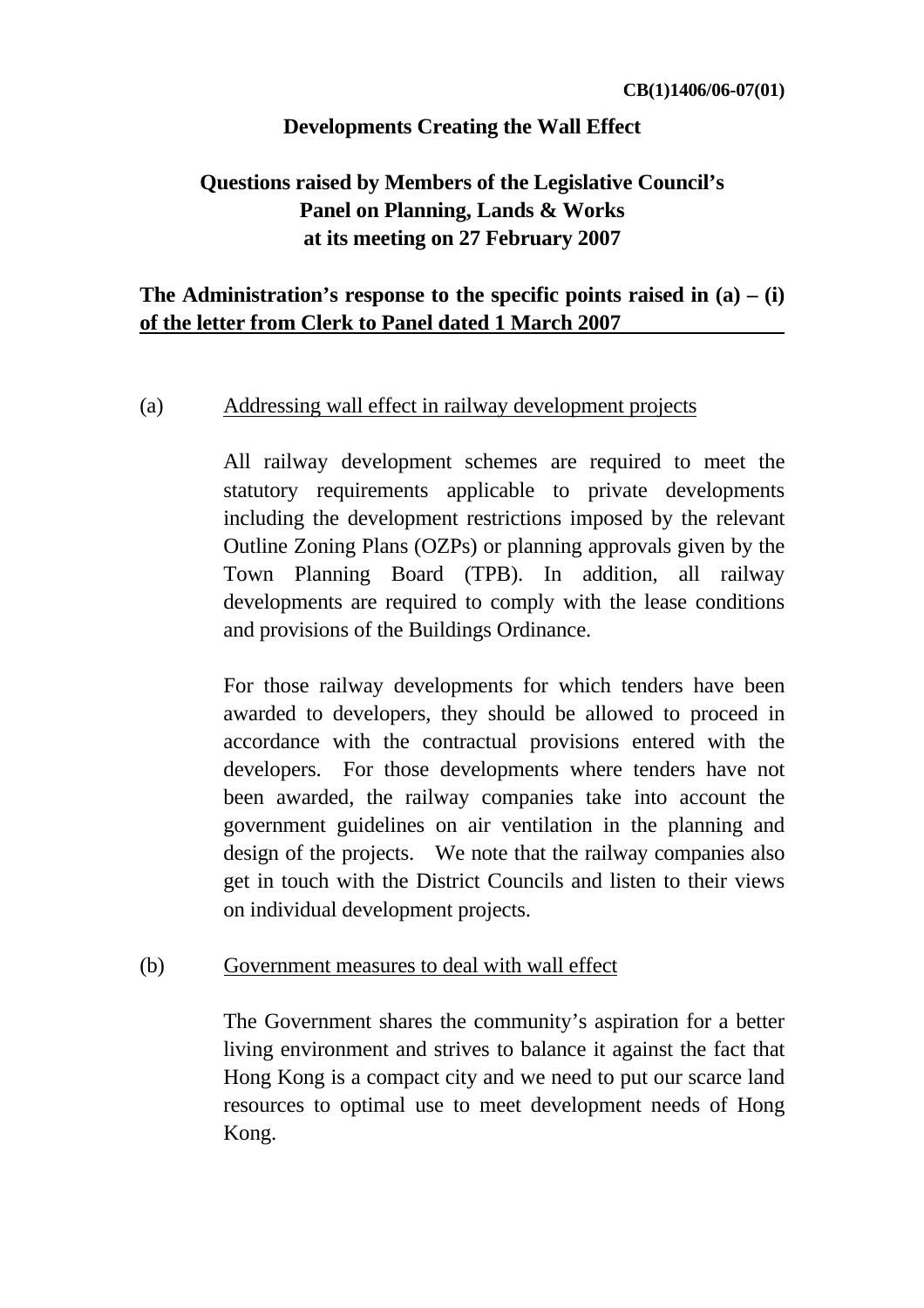The TPB has taken the initiative of reviewing, and amending, OZPs to provide clear parameters to guide individual developments. The development restrictions under OZPs are enforced through the Buildings Ordinance and land sale/lease conditions.

In the absence of specific development restrictions under some OZPs and in cases where specific planning approval from TPB is not required, the control of development intensities and building heights could be exercised through specific provisions contained in the land sale/lease conditions and will in any event be subject to the First Schedule to the Buildings (Planning) Regulations of the Buildings Ordinance which specifies the maximum plot ratios and site coverage permitted for domestic and non-domestic buildings in relation to building heights, whichever is the lesser. This aims to control the bulk and space around buildings and streets.

To improve clarity and consistency in effecting development restrictions on individual developments, we have reviewed, and strengthened, the present arrangement applicable to the determination of site development intensities and building heights for incorporation into the land sale/lease conditions. As reported by the media, we have recently reduced the plot ratios and building heights of some land sale sites.

For proposed developments in environmentally sensitive areas or comprehensive development areas, the TPB may require the project proponents to submit relevant environmental and visual impact assessment to ensure the scale of developments would not result in adverse environmental and visual impact.

# (c) Mitigating wall effect of existing developments

To mitigate the wall effect of existing developments, we would continue to improve the pedestrian environment through extensive greening under the Greening Master Plan. Greening can help improve microclimate, enhance pedestrian comfort by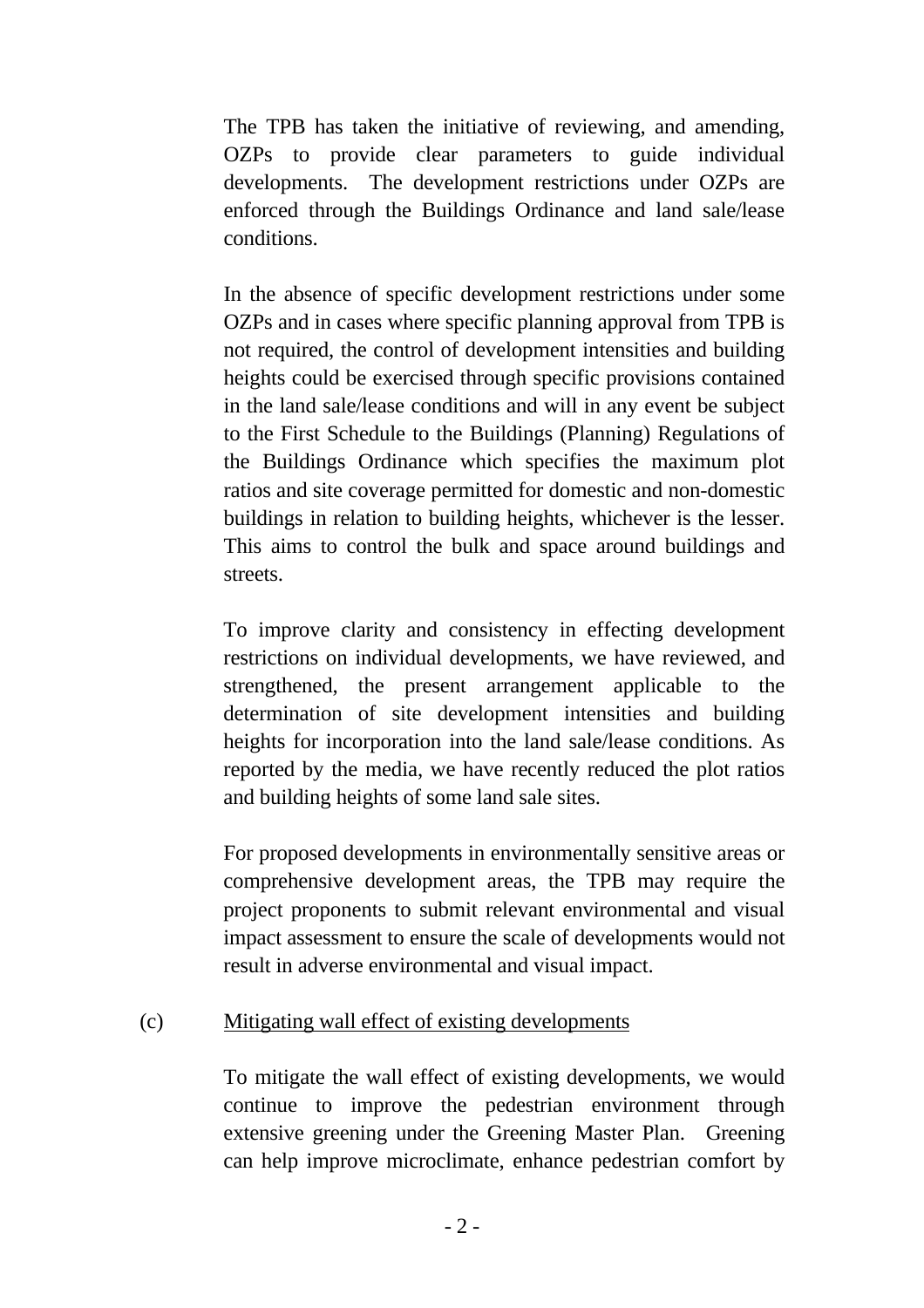providing solar shading, cooling and pollutant filtering, and soften large structures to improve the streetscape at pedestrian level.

 As and where opportunities arise, we would ameliorate the wall effect of the existing developments through introducing streetscape improvements or building setbacks in the neighbourhood. We would also apply design improvement measures in the redevelopment of existing sites or development sites within Government's control in the area with particular regard to air ventilation and visual impacts.

### (d) Developments approved but not yet commenced

As a general principle, if and when an approved development complies with all the statutory requirements and lease conditions, it could proceed lawfully.

# (e)&(h) Air Ventilation Guidelines and Air Ventilation Assessment

 Under the 'Feasibility Study for Establishment of Air Ventilation Assessment System' (the AVA Study) completed in 2005, qualitative guidelines have been recommended on how building mass, height, disposition and permeability can improve air ventilation in the pedestrian wind environment. The guidelines are qualitative in nature and not quantitative. In applying the guidelines, due consideration has to be given to the uniqueness of each individual site.

 The guidelines have been incorporated into the Hong Kong Planning Standards and Guidelines. Air ventilation is formally recognised as one of the considerations in the planning of major development and redevelopment proposals. Proponent departments/bureaux or authorities responsible for government projects are required to undertake Air Ventilation Assessment (AVA). We will continue to encourage quasi-government organizations and the private sector to include AVA in planning and design of their projects on a voluntary basis.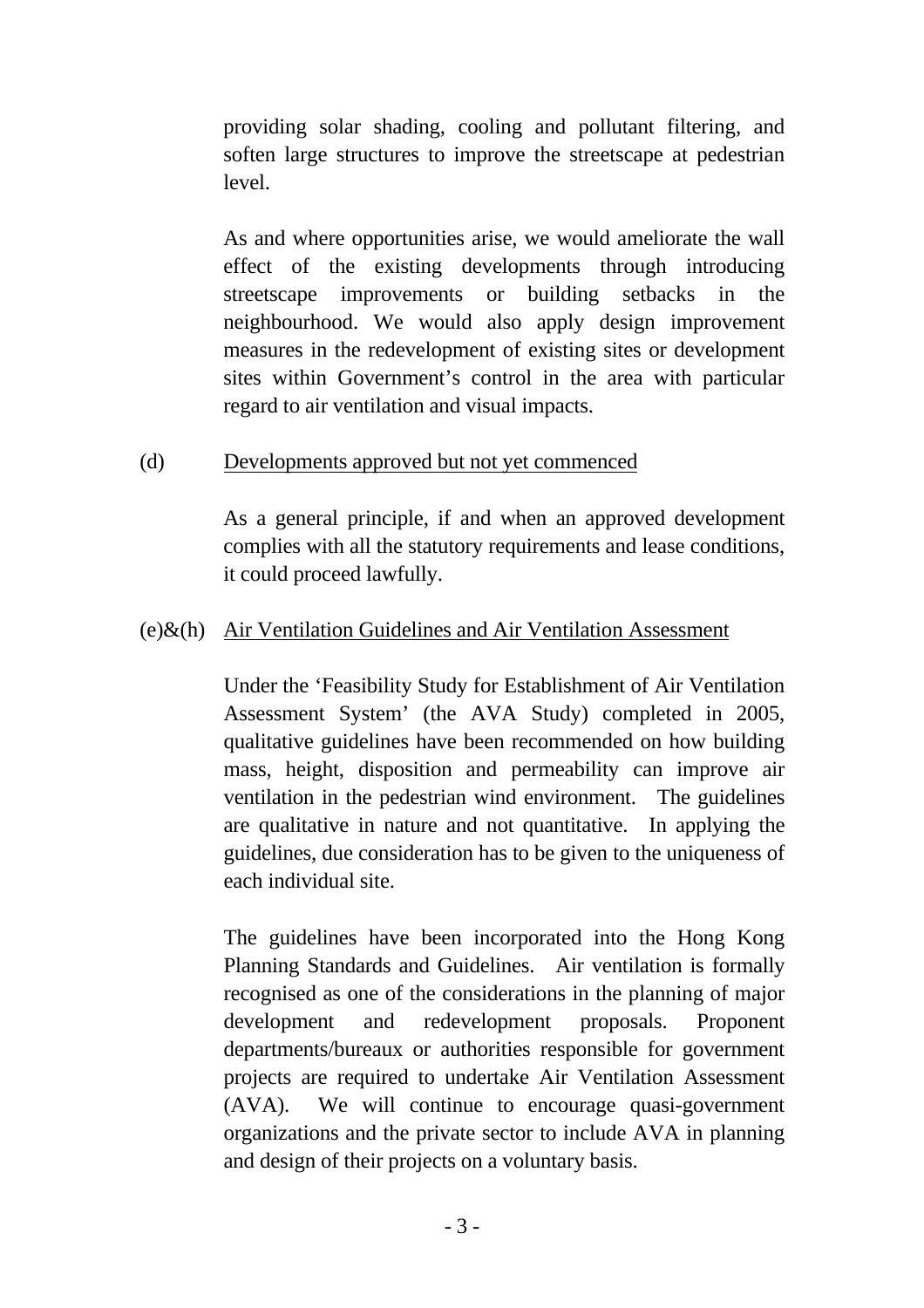We will also conduct AVA for government sale sites to assess the impact of development on pedestrian wind environment, as such AVA will indirectly help improve the design and spatial layout at pedestrian level.

(f) Prevention of wall effect by relevant authority or quasi-government organizations

> The Urban Renewal Authority (URA) has strictly mandated that all of its projects must conform with prevailing environmental stipulations. For this reason, the URA has decided that for its projects still under planning, reference will be made to the guidelines on AVA in order to meet the community's environmental aspirations. As a matter of fact, the URA has carried out AVA for both the Peel Street/Graham Street and Lee Tung Street projects.

> As to the measures taken by the railway companies in addressing wall effect in railway development projects, please refer to (a) above.

# (g) Planning Department's effort against wall effect

 Over the years, the Planning Department has put forward various planning measures to promote sustainable planning and building designs for better living environment. These include drawing up and promulgating standards and guidelines on urban design, air ventilation, open space, greening, etc, to guide both public and private developments.

Under the statutory plan making process, appropriate development restrictions have been and would continue to be imposed to control building bulk and height. In processing development proposals requiring planning permission, the Planning Department would, in consultation with other concerned government departments, continue to assess